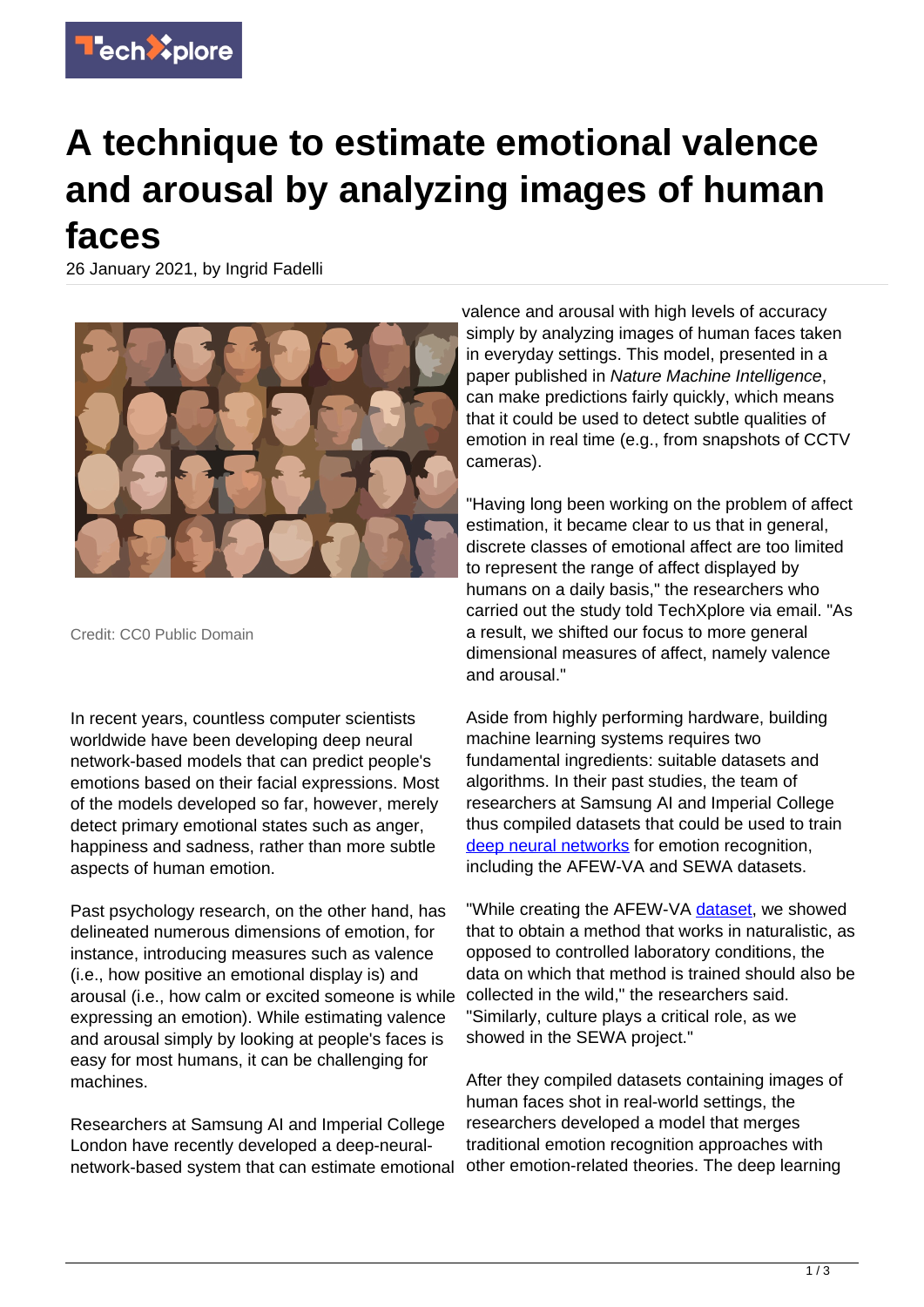

architecture they created can estimate valence and it bases its predictions on simple images taken by arousal with high levels of accuracy simply by processing images of human faces. Moreover, it performs well both when these images are taken in the lab and when they are taken in real-world settings.

"The main goal of our method is, given an image of a person's face, to estimate continuous valence (how positive or negative the state of mind) and arousal (how calming or exciting the experience) levels, reliably and in real-time," the researchers said.

The new system was trained on annotated images containing information about valence and arousal. In addition, it analyzed facial expressions using specific "landmarks," such as the location of a person's lips, nose and eyes, as a reference. This allows it to focus on areas of the face that are most relevant for estimating valence and arousal levels.

"We also used available labels for discrete emotion devised a novel method to train a neural network categories as an auxiliary task to provide additional supervision and obtain better performance on the main task of valence and arousal estimation," the researchers explained. "To prevent the network overfitting to any one of the tasks, we combine them using a randomized process, shake-shake regularization."

In initial evaluations, the deep learning technique was able to estimate both valence and arousal from images of faces taken in naturalistic conditions with unprecedented levels of accuracy. Remarkably, when tested on the the AffectNet and SEWA datasets, the system performed as well as expert human annotators.

"Our network outperforms the agreement between expert human annotators on two datasets," the researchers said. "In practice, this means that if the network was considered as another annotator for these datasets, its average agreement with human annotators would be at least as good as the one between other human annotators, which is quite remarkable."

In addition to performing well, the deep learning method is non-intrusive and easy to implement, as

regular cameras. This makes it ideal for a wide range of applications. For instance, it could be used to carry out market analyses or to create social robots that are better at understanding what humans are feeling and respond accordingly.

So far, the deep-neural-network-based system has only been trained to analyze static images. Although it could theoretically also be applied to [video footage,](https://techxplore.com/tags/video+footage/) to perform equally well on videos it should also take temporal correlations into account. In their future work, the researchers thus plan to develop their system further, so that it can be used to estimate emotional valence and arousal both from static images and videos.

"The paper we presented at CVPR 2020, "Factorized Higher-Order CNNs with an Application to Spatio-Temporal Emotion Estimation," is a first step toward improving our network's performance on videos," the researchers said. "In particular, we on static images first and then generalize to spatiotemporal data. This has the advantage of making the training of spatio-temporal networks faster while requiring less data."

 **More information:** Estimation of continuous valence and arousal levels from faces in naturalistic conditions. Nature Machine Intelligence(2021). [DOI: 10.1038/s42256-020-00280-0](http://dx.doi.org/10.1038/s42256-020-00280-0).

© 2021 Science X Network